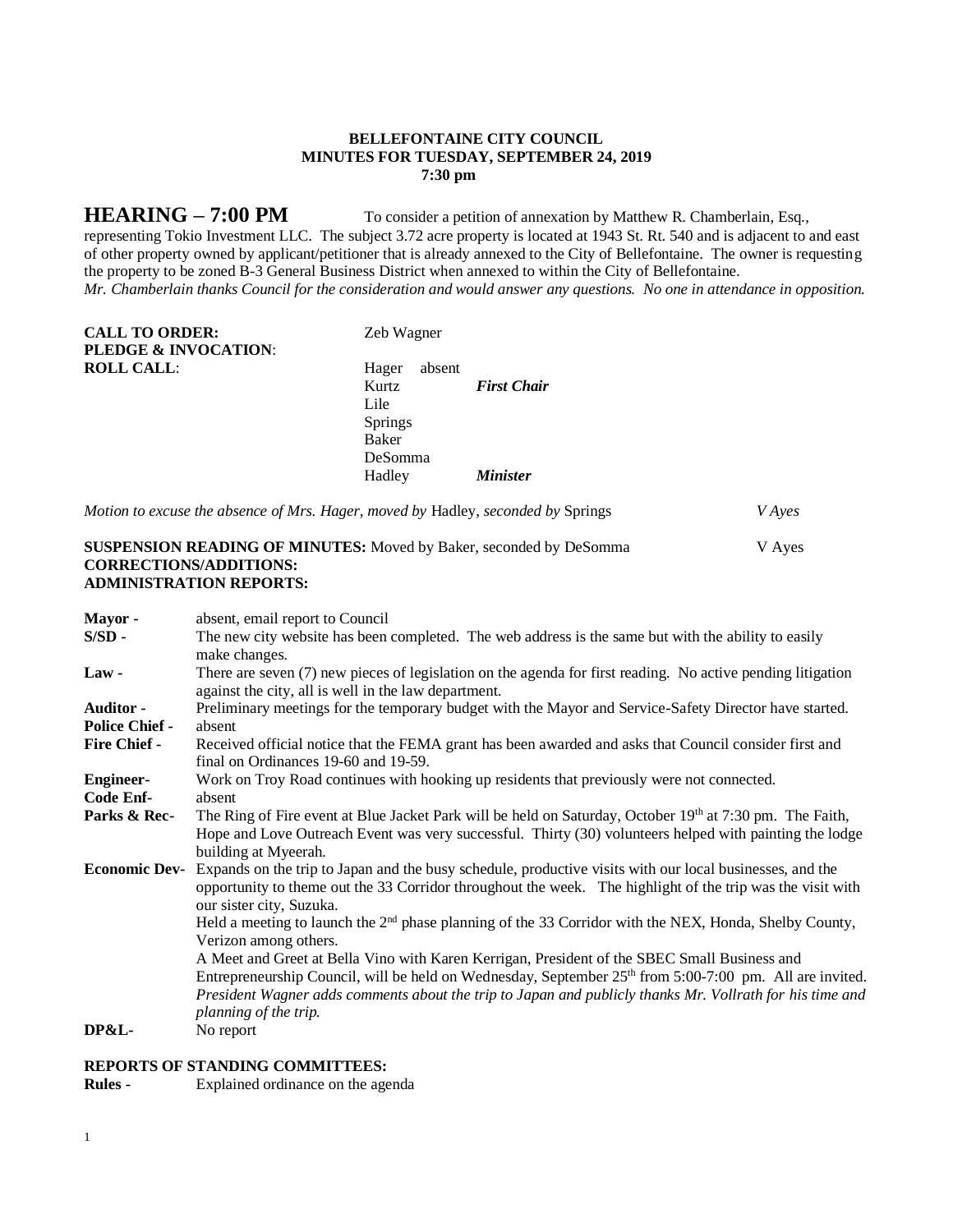| <b>Finance -</b>   | Explained ordinances and resolution on the agenda |
|--------------------|---------------------------------------------------|
| <b>Utilities -</b> | No report                                         |
| Safety -           | No report                                         |
| Streets -          | Explained ordinance on the agenda                 |
|                    | Sidewalks, Curbs & Parks -No report               |
| Audit $-$          | No report                                         |
|                    |                                                   |

#### **COMMUNICATIONS FROM CITIZENS:**

### **INTRODUCTION OF ORDINANCES:**

## **1. ORDINANCES FOR 1ST READING**

19-58 A**.** AN ORDINANCE ACCEPTING APPLICATION FOR ANNEXATION OF CERTAIN TERRITORY/REAL ESTATE TO THE CITY OF BELLEFONTAINE, OHIO, OWNED BY TOKIO INVESTMENTS LLC, LOCATED ON STATE ROUTE 540 ADJACENT TO THE CITY OF BELLEFONTAINE OHIO, ESTABLISHING ZONING CLASSIFICATION THEREFORE, AMENDING THE ZONING MAP AND DECLARING AN EMERGENCY IN THE CITY OF BELLEFONTAINE, OHIO. (TOKIO INVESTMENTS ANNEXATION)

**RULES**

| $3RR-$    | Moved by Hadley, seconded by DeSomma | V Ayes |
|-----------|--------------------------------------|--------|
| Passage-  |                                      |        |
| Adoption- |                                      |        |
|           |                                      |        |
| $\sim$    |                                      |        |

19-59 B. AN ORDINANCE AUTHORIZING AND DIRECTING THE SERVICE SAFETY DIRECTOR AND FIRE CHIEF TO ENTER INTO A GRANT AWARD MANAGEMENT AGREEMENT WITH OHIO FIRST RESPONDERS GRANTS, LLC FOR THE 2018 ASSISTANCE TO FIREFIGHTERS GRANT AWARDS AND DECLARING AN EMERGENCY IN THE CITY OF BELLEFONTAINE, OHIO. **FINANCE**

| $3RR-$    | Moved by Baker, seconded by Springs | V Ayes |
|-----------|-------------------------------------|--------|
| Passage-  | Moved by Baker, seconded by Springs | V Ayes |
| Adoption- | Moved by Baker, seconded by Springs | V Aves |

19-60 C. AN ORDINANCE AUTHORIZING THE SERVICE SAFETY DIRECTOR AND/OR THE FIRE CHIEF TO ACCEPT A FEMA ASSISTANCE TO FIREFIGHTERS GRANT AWARD; AND MAKING SUPPLEMENTAL APPROPRIATIONS AND AMENDING THE PERMANENT APPROPRIATIONS ORDINANCE FOR PURPOSES OF GENERAL FUND (FIRE) AND DECLARING AN EMERGENCY IN THE CITY OF BELLEFONTAINE, OHIO. **FINANCE**

| 3RR-      | Moved by Baker, seconded by Springs | V Aves |
|-----------|-------------------------------------|--------|
| Passage-  | Moved by Baker, seconded by Springs | V Ayes |
| Adoption- | Moved by Baker, seconded by Springs | V Aves |

19-61 D. AN ORDINANCE AUTHORIZING THE SERVICE SAFETY DIRECTOR AND/OR THE PARKS SUPERINTENDENT TO ACCEPT AN OHIO DEPARTMENT OF NATURAL RESOURCES NATUREWORKS GRANT FOR THE PLAY AT THE PEAK PLAYGROUND AND MAKING SUPPLEMENTAL APPROPRIATIONS AND AMENDING THE PERMANENT APPROPRIATIONS ORDINANCE FOR PURPOSES OF PARKS AND DECLARING AN EMERGENCY IN THE CITY OF BELLEFONTAINE, OHIO. **FINANCE**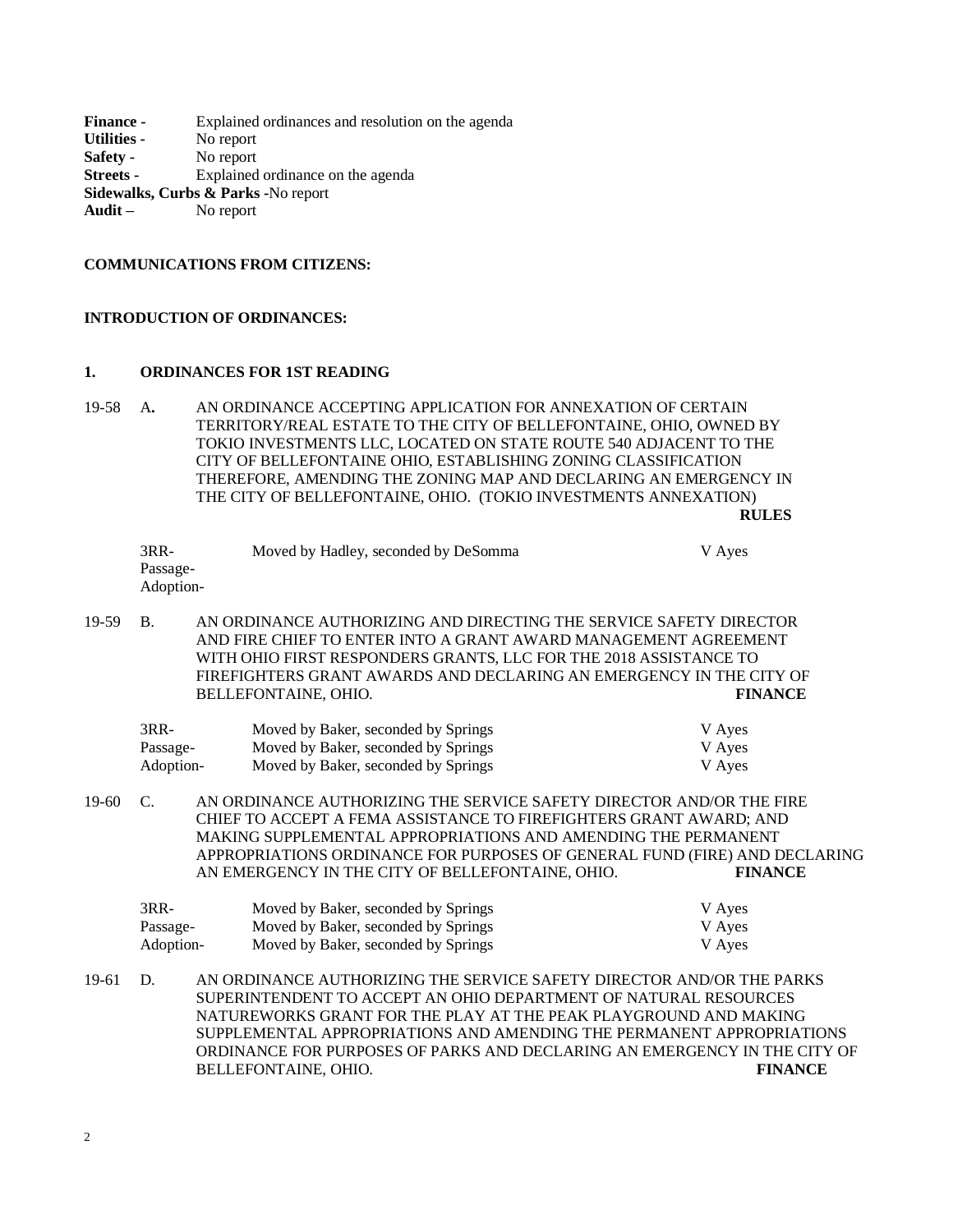| 3RR-                  | Moved by Baker, seconded by Kurtz | V Aves |
|-----------------------|-----------------------------------|--------|
| Passage-<br>Adoption- |                                   |        |
| $\sim$                |                                   |        |

19-62 E. AN ORDINANCE MAKING SUPPLEMENTAL APPROPRIATIONS AND AMENDING THE PERMANENT APPROPRIATIONS ORDINANCE FOR PURPOSES OF WATER CONSTRUCTION AND DECLARING AN EMERGENCY IN THE CITY OF BELLEFONTAINE, OHIO. **FINANCE**

| 3RR-      | Moved by Baker, seconded by Kurtz | V Aves |
|-----------|-----------------------------------|--------|
| Passage-  |                                   |        |
| Adoption- |                                   |        |
|           |                                   |        |

19-63 F. AN ORDINANCE MAKING SUPPLEMENTAL APPROPRIATIONS AND AMENDING THE PERMANENT APPROPRIATIONS ORDINANCE FOR PURPOSES OF MYEERAH AND DECLARING AN EMERGENCY IN THE CITY OF BELLEFONTAINE, OHIO. **FINANCE**

| $3RR-$    | Moved by Baker, seconded by Kurtz | V Ayes |
|-----------|-----------------------------------|--------|
| Passage-  |                                   |        |
| Adoption- |                                   |        |

R19-64 G. A RESOLUTION AUTHORIZING THE MAYOR AND/OR SERVICE-SAFETY DIRECTOR TO PREPARE AND SUBMIT AN APPLICATION TO PARTICIPATE IN THE OHIO PUBLIC WORKS COMMISSION STATE CAPITAL IMPROVEMENT AND/OR LOCAL TRANSPORTATION IMPROVEMENT PROGRAM(S) AND TO EXECUTE CONTRACTS AS REQUIRED. **FINANCE**

| Adoption- | Moved by Baker, seconded by Springs | V Aves |
|-----------|-------------------------------------|--------|
|-----------|-------------------------------------|--------|

## **2. ORDINANCES FOR 2ND READING**

19-54 A. AN ORDINANCE VACATING THAT CERTAIN EAST-WEST PUBLIC ALLEY BETWEEN S. TROY STREET AND S. SAINT PARIS STREET, IN THE CITY OF BELLEFONTAINE, HARRISON TOWNSHIP, LOGAN COUNTY, OHIO, AND DECLARING AN EMERGENCY IN SAID CITY. **STREET**

| 3RR-      | Moved by Kurtz, seconded by Lile | V Aves |
|-----------|----------------------------------|--------|
| Passage-  |                                  |        |
| Adoption- |                                  |        |

19-55 B. AN ORDINANCE AUTHORIZING AND MAKING SUPPLEMENTAL APPROPRIATIONS AND AMENDING THE PERMANENT APPROPRIATIONS ORDINANCE FOR PURPOSES OF PAYING ARGYLE PROPERTIES FROM THE ECONOMIC DEVELOPMENT FUND FOR ASSISTING THE CITY IN ESTABLISHING A REGISTERED HISTORIC DISTRICT AND DECLARING AN EMERGENCY IN THE CITY OF BELLEFONTAINE, OHIO.

3RR- Moved by Baker, seconded by Springs V Ayes Passage-Adoption-

**FINANCE**

19-56 C. AN ORDINANCE AMENDING ORDINANCE 18-80 AUTHORIZING AND PROVIDING FOR COMPENSATION OF CERTAIN DEPARTMENT HEADS AND SUPERVISORS, INCREASING THE COMPENSATION OF THE CLERK OF THE BELLEFONTAINE MUNICIPAL COURT AND DECLARING AN EMERGENCY IN THE CITY OF BELLEFONTAINE, OHIO. **FINANCE**